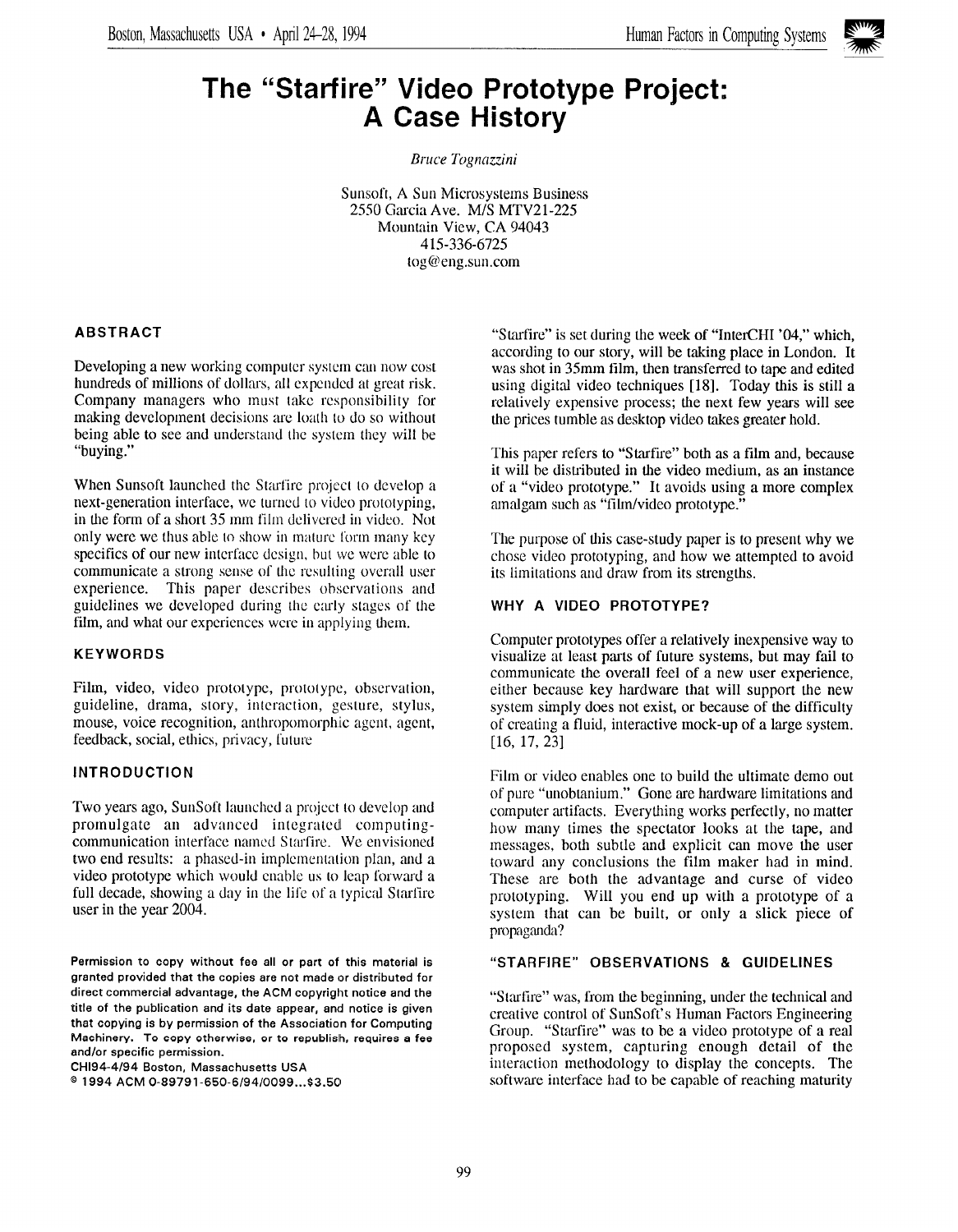within ten years, specifically by November 16, 2004, when the story in the film takes place.

"Knowledge Navigator" [6] , its successors [1], and Hewlett-Packard's "HP 1995" video [2] demonstrated technologies, such as highly-skilled anthropomorphic agents, that may not be zpproachablc Ior 100 years. AT&T's "Connections" video [3], featured videophones that could not only perform flawless "live" translations, but could re-articulate the caller's lip, throat, and facial movements to perfectly track the ncw words.

In attempting to create a bclicvablc km-year vision, we wanted to avoid such leaps into the future, but soon found both the film and video media inexorably pulling on us to make radical compromises of our own. Over the course of the project, to keep us from straying into fantasy, we developed the following set of observations and guidelines.

#### Observation: Interaction techniques most easily accomplished on film may be difficult or even impossible to actually implement on the computer.

Video prototyping at once eliminates all software limitations. Want an anthropomorphic agent that is capable of carrying out your most sotlly-whispered voice command? No problem. Want a 30 frame per second, real-time fly-through of an extremely complex 3D shaded model? No problem. Want instant translation with computed re-animation of mouth and lip positions? No problem.

Such seeming technological feats are easily accomplished in film. After all, to make it "appear" that a translator is not only converting the words, but the mouth position, you need only film the actor speaking in the second language. The remarkably correct mouth position then comes for free. To do a more realistic simulation of live translation, you must go 10 extra lroublc to not "correct" the mouth position, by filming lhe actor saying the words in the original language, then overdubbing the dialog in the second language.

Our Guideline: In translating the interface vision into film, continually question whether each object or action can be accomplished in ten years on a real computer.

**Result:** We were repeatedly tempted to lower the cost of the film by pushing the (ime Iinc out "just a Iillle." We ended up eliminating some of the interactivity when the only other choice was to take some impossible leap into the future.

At the same time, we tried to not too quickly overlook film's "suggestions." In "Starfire", we show a city representing the Heroine's information space, which contains 100 million documents. Want information on politics: Fly down to City Hall. Searching for medical facts? Try the hospital.

The level of detail shown in the computer graphics during the brief fly-over are well beyond today's technology and may be beyond workstation technology in 2004. However, as with the curved desktop display, we felt that such an information environment was worthy of introduction. It could well be that ten years from now, we won't have the polygon count to produce as high-quality graphics as we show in the film, but we will have a count high enough to make effective use of the metaphor.

### Observation: The "users" (actors) in a video prototype will show no distress in using the interface, regardless of its quality.

Video prototypes, while costing a tiny fraction of robust full-system prototypes, tend to be off-budget. They are not a matter of gathering together a few or a few dozen engineers together for a year or three, working kind of over in a comer. They require, instead, actual cash.

When at Apple, several Starfire members, including this author, worked on a project to develop a series of vignettes showing future users accomplishing tasks with experimental interfaces. The final results were shot inhouse in video with practically no budget. Managers and outsiders were unable to look past the dearth of production vatues and appreciate the ideas expressed. The project had virtually no impact on Apple's future direction.

"Knowledge Navigator" was produced by Apple's Creative Services department, the folks responsible for the corporate logo and the building signs. They had three things going for them: the creators, Hugh Dubberly and Doris Mitch, are both talented individuals; they received good input from Alan Kay and several of his colleagues, and they had a high enough budget to produce a real film. Knowledge Navigator had a profound effect on Apple and on the industry.

We were interested in "Starfire" having a profound effect. We launched a full-blown fund-raising effort, garnering support not only within engineering, but within marketing, sales, and public relations. These latter people do not intend to shell out money for a films showing people with dour expressions making errors while stumbling through a prototype system. They want happy people basking in the warm glow of a computer that always works. We wanted to do our best to ensure that those happy people would be just as happy ten years from now when they sat down at the real thing.

Our Guideline: The Starfire interface must be designed, tested, and reiterated the same way any other interface would.

Result: We fooled the marketers. "Starfire" may be the first video prototype to show an actuat bug, when the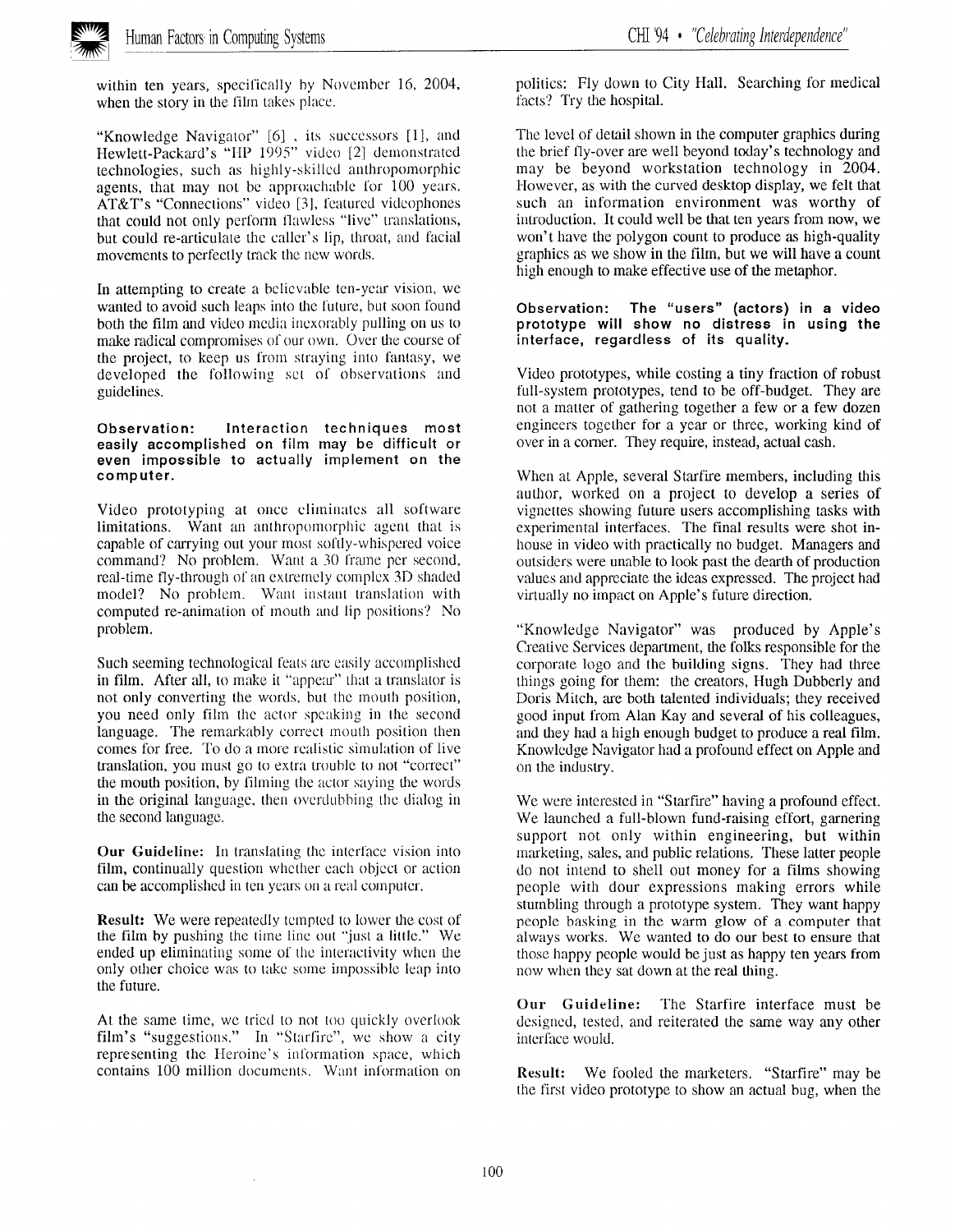computer attempts to "read" a ham on ryc sandwich. Outside of this single glitch, however, "Starfire" is indeed the story of a woman finding fame, fortune, and happiness through the good graces of her perfectly-functioning machines.

Most of the interactions seen in the film were built and tested in isolation to ensure that they would work. A few, including the most advanced one, entailing a secondperson virtual reality "clipboard" display, could not be built within our time and budget constraints. In these cases, we relied upon a lot of feedback from Sun's senior designers and other industry leaders.

#### Observation: In real life, things don't always In film, they will unless you're very careful.

It's much easier to write a story where everything goes as planned, rather than one where things go wrong and people must react on the spur of the moment. In the case of a video prototype, however, such a plan will safely insulate a slow aad ineffective computer system from displaying its obvious flaws. (With such a story, one also has the problem of the spcctaiors tilling asleep.)

In the "Starfire" story line, Julie, the product leader of a new sports car at a major automobile manufacturer, has discovered that one of her so-called colleagues, Mike O'Connor, has sent a memo to the CEO of the company, telling him that Julie's car is not ready. O'Connor suggests that his new sedan should be moved up inlo Julie's place in the production schedule. The CEO has called an emergency meeting, and Julie now has five hours to put together a prescn[alioa she expcctcd to work on for a week.

She goes into the executive staff meeting with a well-puttogether report, along with some back-up material. She then presents her report, which she could have done on any contemporary system tied inlo a video projector.

We could have ended the story there, with lots of hearts and flowers and pats on the back for what a swell job Julie had done, except for the following guideline:

Our Guideline: In "Starfire," things must go terribly, terribly wrong.

When Julie finishes her report, O'Connor offers an effective rebuttal, based on a five-year-old AuloWeek report on a different car. Armed with today's technology, Julie would now be sunk.

Writing a story line like this forced us to look at the real needs of presenters. Things don't always go as planned. Anyone who has ever been in an executive staff meeting at a large corporation knows that it is rare to even get halfway through a formal presentation before the questions and shouting begins.



Our story line forced us to develop a design for Starfire that would enable people to reach their information space quickly and smoothly, that would enable Julie, when 0'Connor waves around his copy of Auto Week, to not only pull up within 30 seconds the same issue—with annotations--but to retrieve subsequent materials that would help hcr negate everything in O'Connor's central argument.

Results: Having to write the story as it would likely happen, rather than as it would happen in a perfect world, forced us to explore some very real issues—such as ubiquitous information space access with fast, intelligent retrieval—we might otherwise have been able to ignored.

#### Observation: Hardware in video prototypes can be complex to the point of impossibility and still appear to be easy to fabricate.

"Knowledge Navigator" featured a fold-in-half display that, once unfolded and started up, became a seamless, continuous surface. For engineers to actually build such a display would border on the impossible. For the film makers compositing screen animations over a still image of (he opened "Knowledge Navigator" model, showing a scam would have required them going to the extra step of superimposing the image of a seam over the animation.

Guideline: Avoid impossible hardware designs and reintroduce hardware artifacts where needed.

Results: We developed a wide range of computing devices for "Starfire," to deliver a message we felt was important: Computer displays of the future will not only gel smaller, they will get bigger. People will work with a family of devices, from tiny PDAs to wall-sized screens, choosing at any moment the devices most suitable for (heir work [19, 26-30].

Since we arc showing a mature system only 10 years from now, we in general stuck to hardware designs that are either working in laboratories today or have been actually implemented, though perhaps on a smaller scale. For example, many of our portable models have an HDTV aspect ratio of 16:9, with an implied increase in resolution. It does not require much of a leap of faith to see such portables being widely available in ten years.

The primary display device in "Starfire" features a highdefinition  $(150 \text{ dpi} \text{ or better})$  24 bit color, two square meter curved panel that acts as both an input device (touch, stylus, and digitizing) and display. This screen has a curving five and a half foot long, two foot high vertical area that then sweeps downward into an eighteen inch deep horizontal work surface. The effect is that the user is sitting before a section of a modified sphere.

For purposes of the film, we assumed we would be able to fabricate such a surface out of a solid-state matrix [27].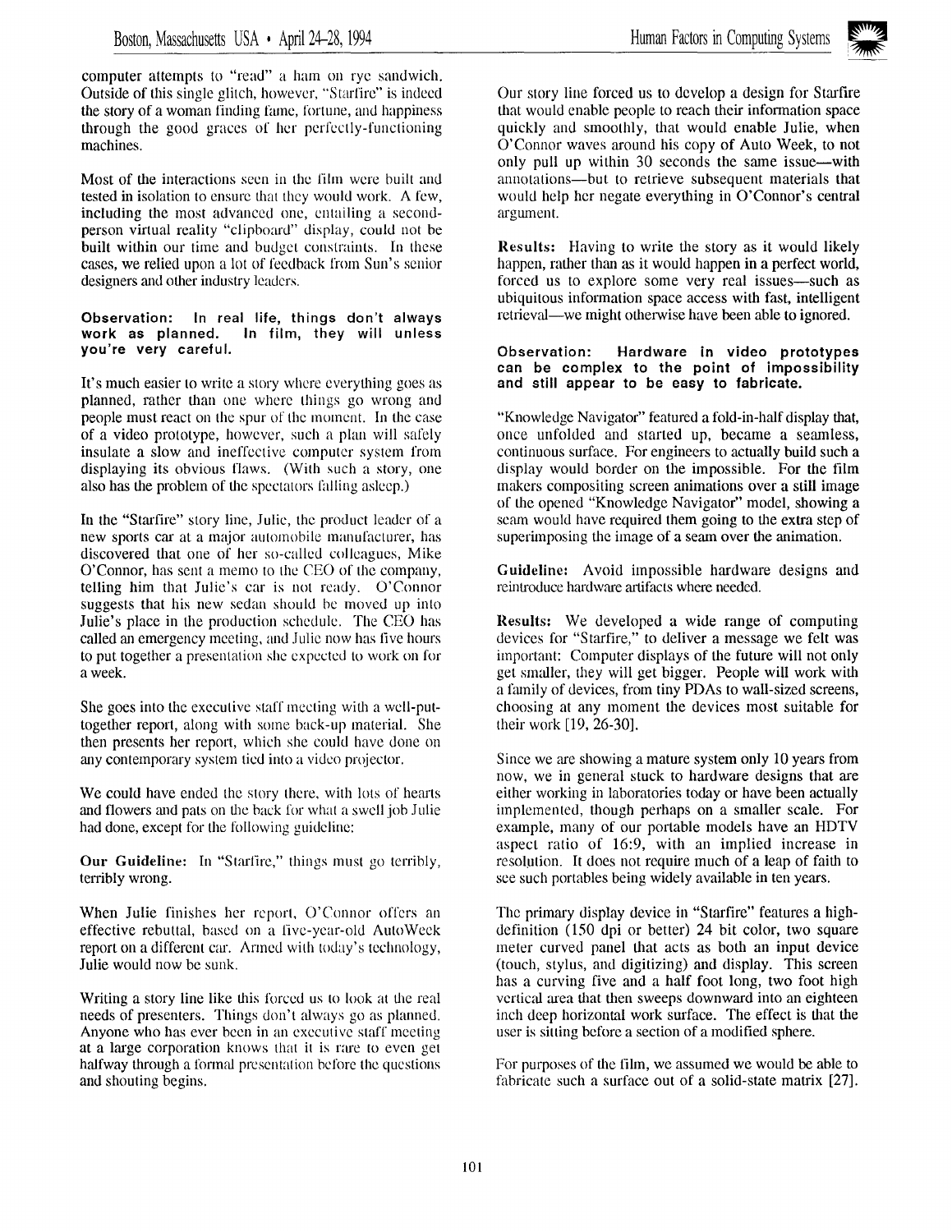

This allowed us the greatest freedom in creating a photogenic industrial design. 11 could well be thal in 2004, we would have to actually build the device using projection technology, as explored by Kreuger [11] and Newman, *et. al.* [15].

#### Observation: In the film medium, the simpler and less direct the physical interaction with the interface is, the less expensive it is to film it.

The problem with film is that it is too good. In "Starfire," we show our Heroine producing a really slick presentation over the course of five hours. We could have had her walk into her office, announce to the computer, "whip me up a hot presentation by  $4:00$ ," and then leave for a long lunch. Five hours later, an anthropomorphic agent could have "handed" her the report, and we would have saved tens of thousands of dollars on special effects.

"Knowledge Navigator" used apparently-flawless continuous-speech voice and context recognition as extensively as it did to save money: Nothing had to be animated on the screen. No visible commands needed to be accepted and acknowledged. (Private conversations with Doris Mitch, co-creator of Knowledge Navigator.)

Our Guideline: First design the interface. Then make filming decisions based on budget limitations.

Result: In "Starfire", we show three classes of input: gestural and stylus (with the actors' hands visible in the shots), mouse, and voice. In addition, we had two film techniques open to us to help reduce costs: the reverse angle shot, and conversion of action to monologue.

### Direct Physical Interaction: Gestural and Stylus Input

Gestural and stylus input are by far the most expensive to film, requiring complex animations synchronized to the actors' movements. This type of shooting entailed a considerable amount of special effects processing later on to make the final composite look real. The cost would have been considerably higher had we not created the animations in-house.

### Indirect Physical Interaction: Mouse Input

The mouse turned out to be a real money saver, since, once we had established through a long shot that an actor was holding the mouse, we could to cut away to an insert shot that showed only the animation. We still have the time and expense of producing the animations themselves, but the hand-synchronization and special effects compositing costs went away. An insert shot cost around one third as much as a gestural or stylus shot to produce, again based on our developing the animations in-house.

Fortunately, we felt we needed a mouse (or other indirect pointing device) for our giant, curved display. Using the hands on the horizontal part of such a display, with the wrists and arms resting on the surface, would be quite natural, Occasionally reaching up to the vertical surface to slide an object or two would be more productive than searching for the mouse [5, 20, 22]. However, having to suspend one's hand and arm in the air to really accomplish work on the vertical surface would be torturous [20].

Over the course of preproduction, we moved several key sequences to the vertical part of the display primarily to save the money hand or stylus interaction would have cost us: in real-life, Julie would probably spend more time working on the flat part of her desk than we have shown.

## Voice Recognition

Voice recognition was a real money saver, costing one tenth the price of hand and stylus interaction. Voice fit in well with our interface strategy of enabling a wide range of overlapping input methods, and we assumed a fairly mature voice recognition technology by 2004.

We did not assume that voice recognition would be backed up by a robust contextual recognition capability that would allow the computer to "know" whether it or another human was being spoken to. We developed a set of rather simple voice guidelines. The primary rule was that if no one else was in the room or on the videophone, the computer would assume anything the protagonist said to be directed toward the computer. That meant that the user could not talk very loudly to herself, but it did eliminate the need for any preface to communication. When someone was in the room or on the screen, then the user had to initiate an instruction with a pre-defined command word.

# Reverse Angle Shots

Reverse angle shots are a standard part of film technique [9, 13]. They can be seen in their most blatant form on TV news magazines, such as, "60 Minutes," or, "20/20," wherein periodically we switch from watching the interviewee to looking at the interviewer nodding sagely in response. (The latter shot having been filmed afterwards, then cut, often awkwardly, into place.)

In "Starfire," we used reverse shots not only during human-to-human dialog, but during human-to-computer dialog: by switching our spectators from a shot of the screen to a shot of the actress reacting to the screen, for seconds at a time our special effects budget fell to practically zero. Instead of costly and complex animations of screen elements whizzing around, we were able to substitute some simple sound effects, along with movements of the actors' eyes, to convey motion in the spectator's mind.

Our reverse shots also cost one tenth the price of hand and stylus interaction. Thus, at the price of voice recognition,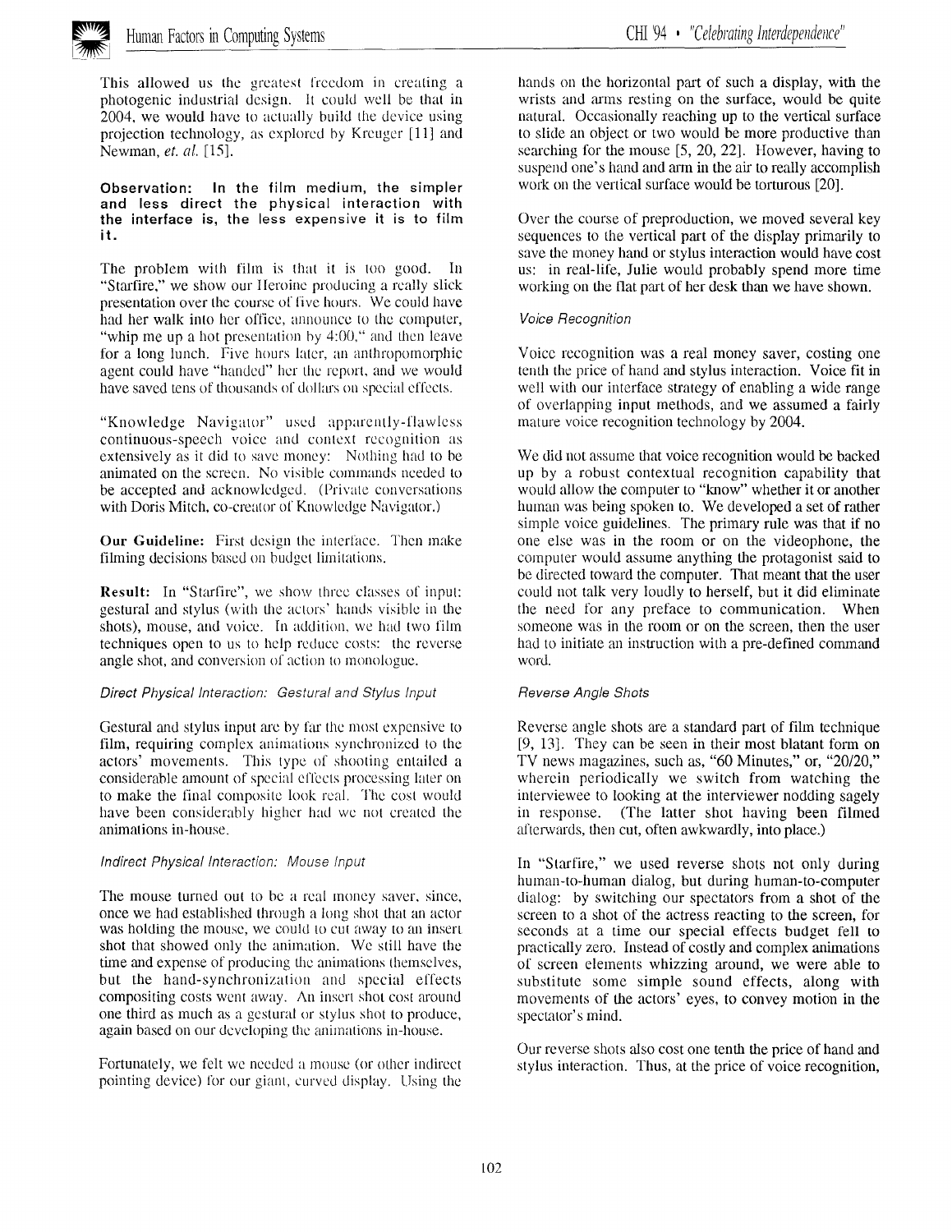we were able to deliver the impact of far more expensive physical interaction.

## Monologue

Monologue is the bargain basement of video prototyping. In this technique, an actor delivers a soliloquy on some complex series of interactions accomplished off-screen at another time. Monologue not only costs a minimum amount, it can compress a series of interactions that might take an hour or two into the space of a few seconds. It can also put an audience to sleep if it runs much more than 15 or 20 seconds.  $(15 \text{ or } 20 \text{ seconds})$  is an eternity in film [10,13]).

We avoided monologue in Starfire.

Observation: The first goal in a video prototype is to communicate a vision to the viewing audience. The second goal is to design a usable system.

**Our Guideline:** Ensure that the viewing audience can see and understand the stages in complex computations, even if that requires making things visible that might be quite invisible in the actual product.

Throughout the course of writing the Result: screenplay, blocking the action, shooting, and editing, we had to constantly be aware of our two sets of "users": the fictional users parked in front of their fictional computers, and our very real spectators watching the final "Starfire" film.

Every time a new decision point arose in the project, we looked at our options both from the perspective of our future users and our immediate spectators. This process did not result in our changing the basics of the interface, but did result in our increasing the visibility of our interactivity:

# User Input

Anyone who has ever been given a demo of a visual interface product by someone using short-cut keys knows what happens when, as a spectator, you can't see every step the user is following. Things start popping up and disappearing from the screen as though by magic. We found it necessary to ensure that our spectators could see or hear every communication from user to computer.

We also found it necessary sometimes to limit the number of movements that actors had to make to accomplish a task. Too much flailing around was just as disconcerting as hidden movements. In one case, I had to come up with a simplified interaction while standing on the stage in North Hollywood while 20 highly-paid people stood around waiting. The end result was a much simpler gesture that not only made the film more watchable, but



made the interface itself cleaner and more productive to use.

## Computer Feedback

Both users and spectators will need to see the ultimate result of a calculation or process, but in many cases, users would only be confused by seeing the underlying algorithms that drive the process [25]. For us to communicate our vision to our spectators, however, we had to ensure that every concept was faithfully transmitted.

We developed our most complex animation strictly so that the viewing audience could understand our algorithms. In the scene, Julie wants to place a male model beside a 3D model of her car, in order to dress up her presentation. She first asks for a 3D mannequin from her Vellum 3D tool set, then chooses a male model from an existing 2D film as the source of a texture map. The system then maps the male model onto the mannequin form.

We wanted to show each step of what might be the internal process by which this 2D to 3D modeling might happen. First, to show how the male model is picked out of the film, we have her use a future version of the Photoshop wand on the model. The wand tool jogs the film back and forth, demonstrating that it is finding the edges of the object not by color or value, but by movement in time against the background. It then selects the object. Originally, we showed the selected object by removing the color from everything else in the image. Unfortunately, while test viewers could identify the object as being special, they didn't understand he was selected. We had to add the familiar marquee of moving black lines for viewers to "get it." (And, of course, we increased the thickness of the marquee, so VHS viewers would be able to see what is going on.)

Once Julie OK's the selection, a system tool takes control, running the film forward, taking snapshots of different views of the man as he walks through the commercial and developing them into a bottled texture map of the man that Vellum can then pour out onto the articulated mannequin Julie will place beside the new car.

In a real product, the computer could carry out all its work without showing the film moving at all, and, indeed, if it could capture the texture map quickly enough, that would probably be the correct interface. For the sake of the movie, however, we wanted people to understand that we were not using magic; we were using a specific set of algorithms that communicate an even more specific message: In the Starfire system, applications-and their developers—will work in close cooperation with each other and the system to reduce the work burden on the user and to enable end results that would otherwise be difficult or impossible to achieve.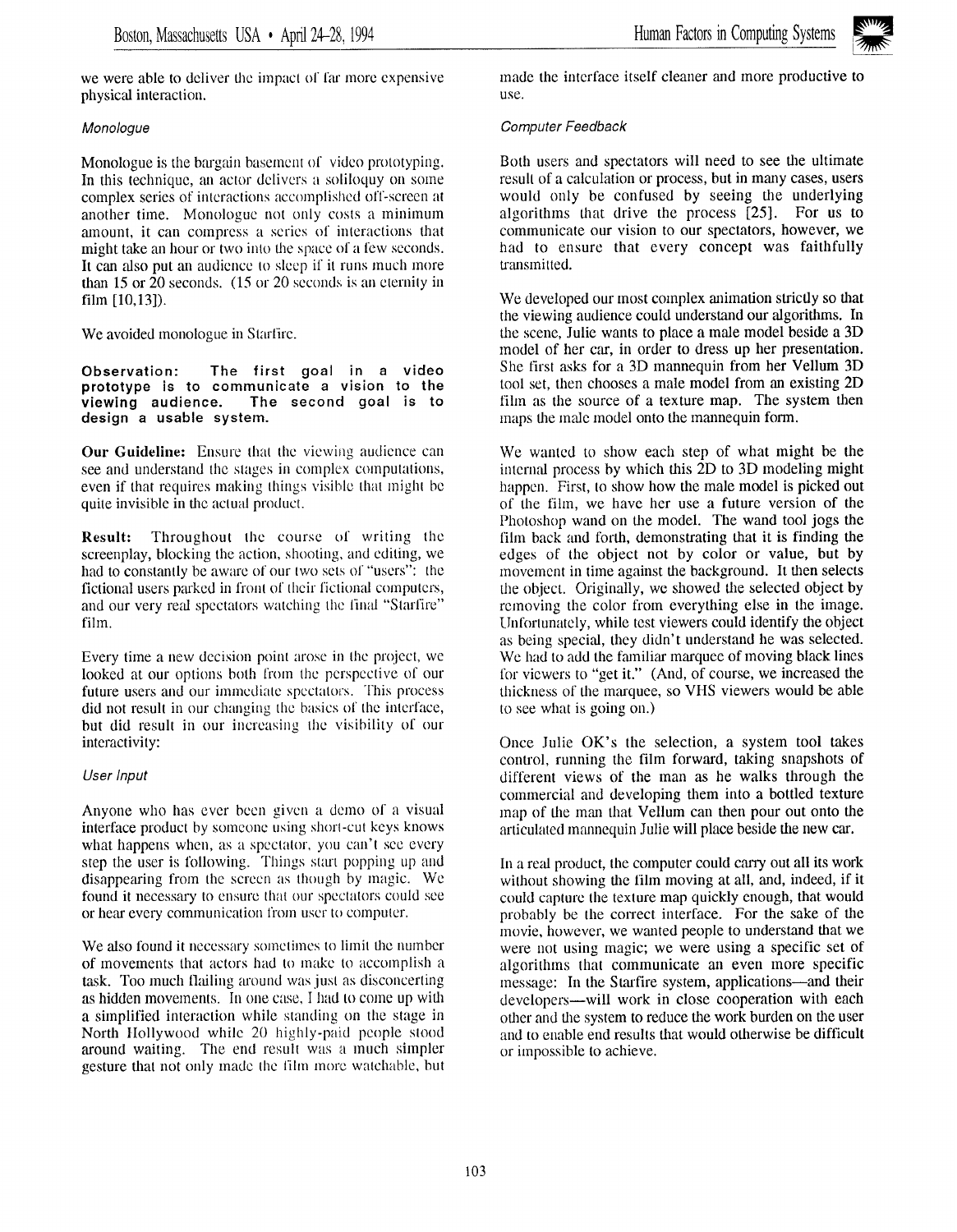#### Observation: Video prototyping offers the<br>opportunity to explore social as well as opportunity to explore social, as well technical issues.

Because video prototypes show systems operating in situ, they present the opportunity to explore polcntial impacts, negative as well as positive, on the daily lives of their users.

Our Guideline: Showcase an unresolved social issue that Starfire will raise or exacerhatc.

Starfire has the characteristics of a media space, defined by Mantei, et. al., as "a system that uses integrated video, audio, and computers to allow individuals and groups to work together despite being distributed spacially and temporally [14]." Such systems immediately raise the specter of violations of the right to privacy  $[4, 7, 8, 12,$ 14, 24]. We wanted to explore the ramifications of media spaces, not by solving the privacy problem, but by demonstrating it.

Result: We assumed our system would have such builtin safeguards as no one being able to see into your private space without your being able to watch them [21]. We also assumed that the mechanism for turning off the cameras showing your space would be tied to the physical structure of your space. For example, the glance camera, used by others to see if you are in, might be mounted in your door frame: close the door and it would be impossible for outsiders to see in.

The privacy invasion we wanted to show in the film would not be based either on a design stressing functionality over privacy, nor on someone "getting around" the system to spy. Rather, we wanted to show the result an unexpected event could have even with a well-protected syslem.

We considered several unexpected events. The event would have to suddenly thrust a character into an intimate moment, inadvertently shared by everyone on the network. It would have to make the film's spectators feel that they had ceased being viewers and had suddenly crossed over to being *voyeurs*. At the same time, we didn't want a lot of letters of complaint coming in after the film was released.

We finally settled on a scene surrounding the character, Molly, on Julie's design team. Her boyfriend quite unexpectedly arrives at her office and proposes. We thus broadcast a tender and private scene (hat Molly might not have chosen for her co-workers to be watching, had she had the time to consider. We expect that some spectators may extrapolate to the possibility of less tender and more startling interactions initiated by a young lover, interactions inadvertently hurled at 186,000 miles per second around the world, leading to the necessity of updating résumés. Others may consider the less career-threatening embarrassment of being seen a continent away while hiking up one's pantyhose or cleaning one's nose. With or without such extrapolations, we hope the scene will engender discussion.

Film is a powerful medium, capable of either showing perfection, thereby stifling discussion, or showing imperfection, thereby promoting debate. In building a video prototype, we felt an ethical imperative to show the limitations of our designs.

## **CONCLUSION**

Video prototyping is a powerful medium for communicating not only the functionality, but the spirit and personality of a new application or computer. It eliminates all the limitations of computer prototyping, but at the expense of introducing a number of seeming advantages that can work together to lure the prototype away from the possible toward the land of fantasy.

We found that by adhering to the guidelines we developed, we were able to produce a drama with a strong story line, a large number of clear and definite messages, and a sprinkling of controversial elements, all wrapped in a video prototype that still demonstrated the fundamentals of an implementable new architecture.

High-budget video prototyping is a new field, and we are confident that those that come after us will improve greatly upon what we have done. We offer these observations and guidelines as a platform from which they can begin.

## REFERENCES

- 1. Anonymous. "Apple Information Manager, MultiMedia Reference and Learning," Apple Computer, Inc. 1989, video disk.
- 2. Anonymous. "HP 1995," Hewlett Packard, 1989, video.
- 3. Anonymous. "Connections," AT&T, 1993, video.
- 4. Barrett, Phil, "Ubiquitous Computing in Action," Wired Magazine, September/October, 1993, pp. 24- 25.
- 5. Dillon, Richard F., Edey, Jeff D., Tombaugh, Jo W., "Measuring the True Cost of Command Selection: Techniques and Results," Proceedings of CHI'90, Addison-Wesley, Reading, Mass., 1990, p. 19-25.
- 6. Dubbcrly, Hugh, and Mitch, Doris, "The Knowledge Navigator," Apple Computer, Inc., 1987, video.
- 7. Fish, Robert S., Kraut, Robert E,, Root, Robert W. "Evaluating Video as a Technology for Informal Communication," Proceedings of CHI'92 Addison-Wcslcy, Reading, Mass., 1992, p. 37-48.